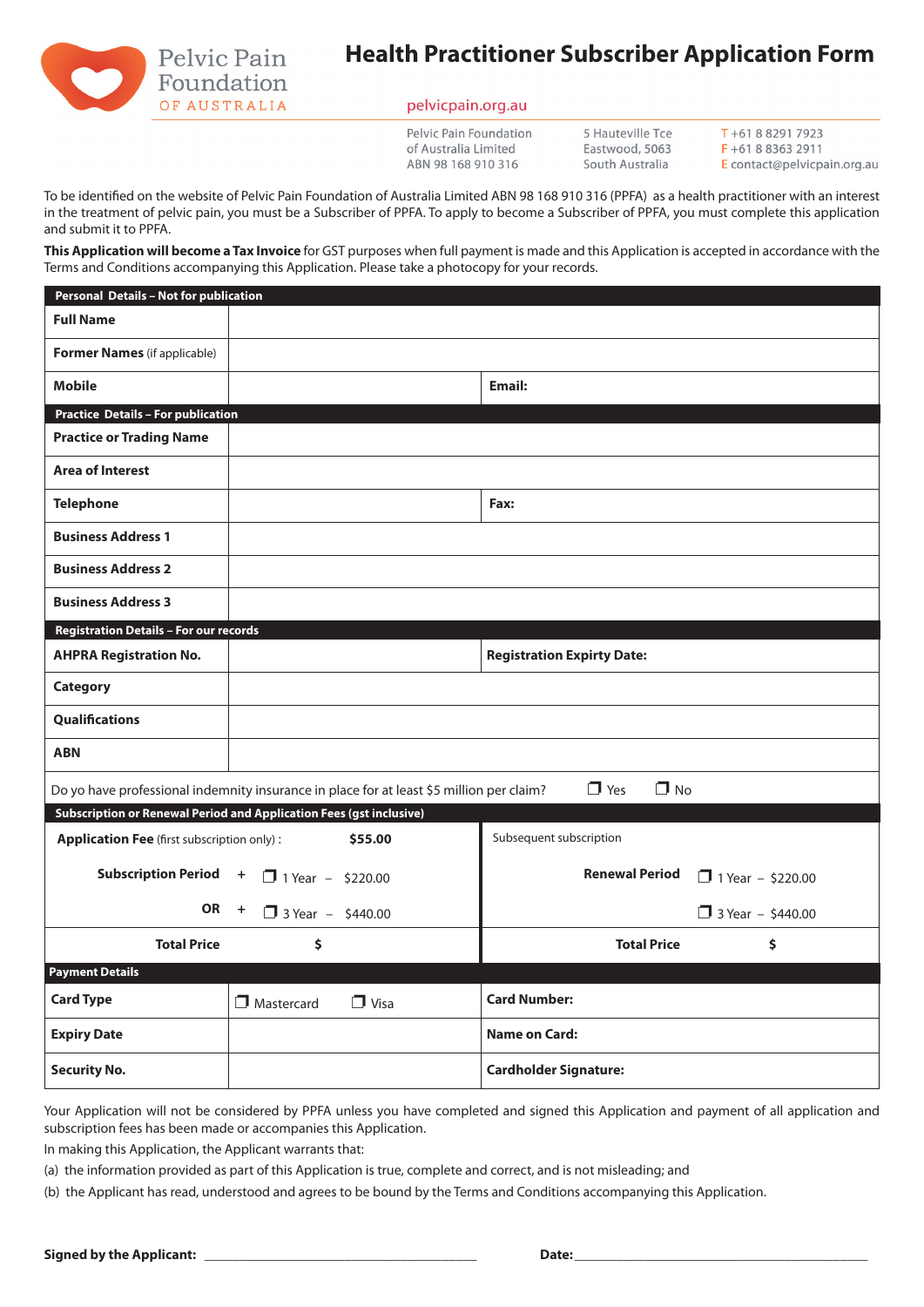## 2. **Terms and conditions**

The following terms and conditions (**Terms and Conditions**) apply to Your application to become a Subscriber of Pelvic Pain Foundation of Australia Limited (**PPFA**), or renew Your status as an existing Subscriber of PPFA. Where Your application is successful, these Terms and Conditions will apply to You whilst You remain a Subscriber of PPFA.

## **1. Subscription**

- 1.1. To be identified on the website of PPFA [\(www.pelvicpain.org.au](http://www.pelvicpain.org.au)) (**Website**) as a health practitioner with an interest in the treatment of pelvic pain, you must be a Subscriber of PPFA.
- 1.2. To qualify for acceptance as a Subscriber of PPSA (or to renew Your status as an existing Subscriber), You must:
	- (a) submit a completed application form (in the form required by PPFA from time to time) (**Application**) with PPFA;
	- (b) have a professional indemnity insurance policy in place for at least \$5 million per claim;
	- (c) hold a current AHPRA registration and must provide Your AHPRA registration number to PPFA; and
	- (d) pay to PPFA the applicable application fee and/or subscription fee (**Fees**) using any of the accepted payment methods specified on the Application or Website at the time of payment.
- 1.3. PPFA shall consider Your Application following receipt of all documents and Fees as required by clause 1.2 and shall notify you in writing of the outcome of Your Application.
- 1.4. PPFA may, in exercise of its sole discretion, determine whether or not to accept Your Application. If PPFA decides not to accept Your Application, all Fees paid to PPFA by You will be refunded by PPFA.
- 1.5. If PPFA accepts Your Application, You will become a Subscriber of PPFA, and shall be entitled to the benefits in clause 2, for the term selected in Your Application, subject always to these Terms and **Conditions**

## **2. Display of Your details on the Website**

- 2.1. As a Subscriber, You will be entitled to have the following details appear on the Website:
	- (a) Your name, address and telephone number;
	- (b) Your specialty or area of special interest in respect of the treatment of pelvic pain; and
	- (c) such other details as PPFA may determine from time to time,
	- and You consent to the inclusion of those details on the Website by PPFA.
- 2.2. Without limiting clause 2, You acknowledge that PPFA may, include details on the Website in relation to PPFA seminars and affiliated programs that You attend or complete (as relevant).

## **3. Ongoing obligations**

- 3.1. You agree to promptly provide PPFA with such information and documents reasonably requested by PPFA from time to time to verify Your compliance with these Terms and Conditions.
- 3.2. You warrant that the information and documents provided by You to PPFA, whether in Your Application or otherwise, are true, complete and correct, and are not misleading.
- 3.3. Whilst You are a Subscriber, you must:
	- (a) maintain a current AHPRA registration;
	- (b) maintain professional indemnity insurance for at least \$5 million per claim; and
	- (c) promptly notify PPFA:
		- (1) of the suspension, termination or expiry of Your registration with AHPRA;
		- (2) of all matters that may otherwise impact upon the currency or scope of Your registration with AHPRA, including without limitation any notifications or other disciplinary action;
		- $(3)$  if you cease to maintain the insurance required by clause 3.3(b); and
		- (4) any changes to Your details or other information appearing on the Website.
- 3.4. You acknowledge and agree that PPFA may cancel or suspend your subscription (and remove all of Your details from the Website) in its sole discretion, if:
	- (a) You cease to hold an AHPRA registration;
	- (b) You cease to maintain the insurance required by clause 3.3(b);
	- (c) You are otherwise in breach of these Terms and Conditions; or